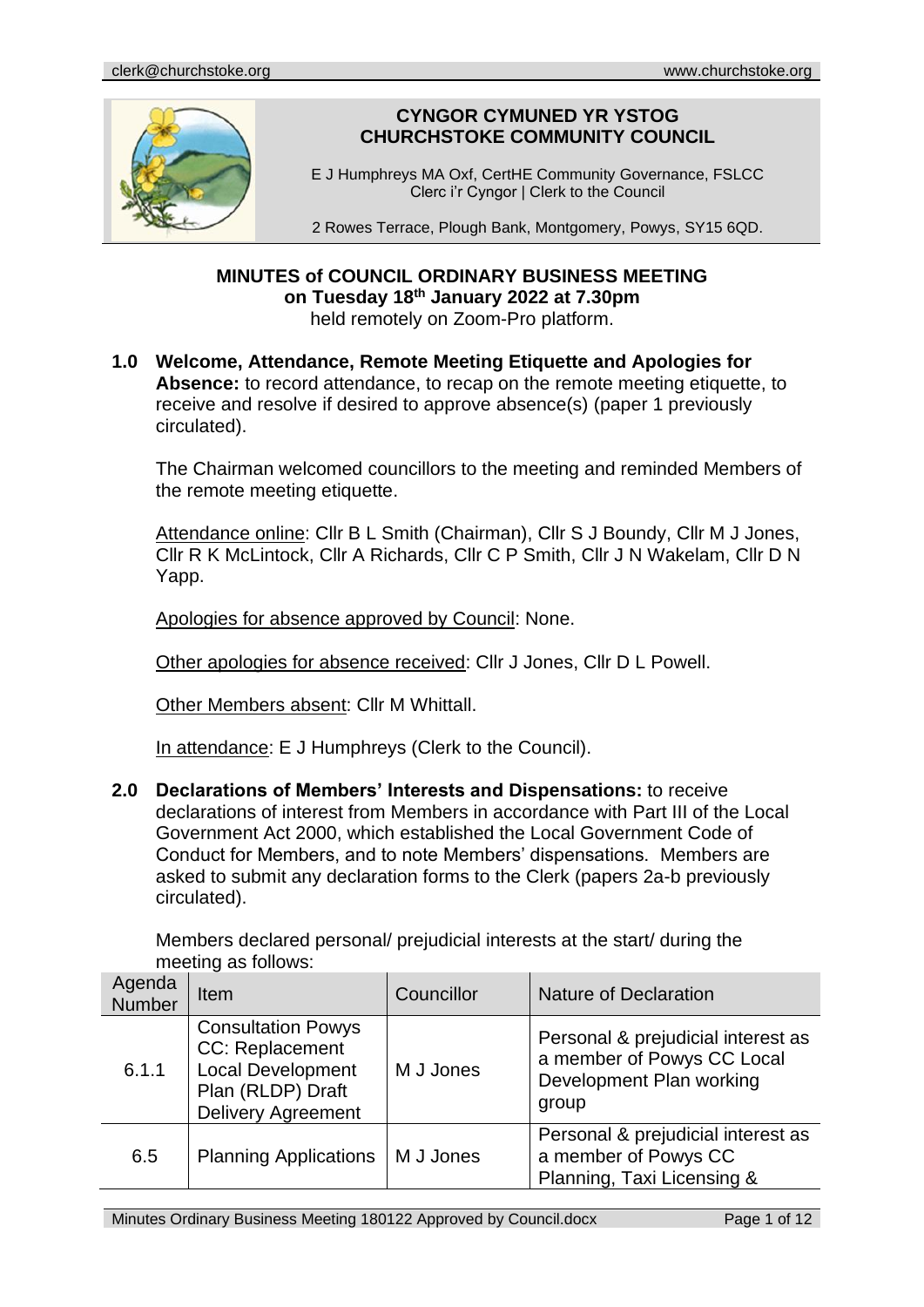|     |                                                                                                                           |           | <b>Rights of Way Committee</b>                                                                                             |
|-----|---------------------------------------------------------------------------------------------------------------------------|-----------|----------------------------------------------------------------------------------------------------------------------------|
| 6.6 | Applications for<br><b>Works to Trees</b><br>Subject to Tree<br><b>Preservation Order or</b><br>in a Conservation<br>Area | M J Jones | Personal & prejudicial interest as<br>a member of Powys CC<br>Planning, Taxi Licensing &<br><b>Rights of Way Committee</b> |

- **3.0 Public Participation:** to receive members of the public who wish to address the council in respect of any item of business included in the agenda. Any member of the public wishing to speak must notify the Clerk by email to [clerk@churchstoke.org](mailto:clerk@churchstoke.org) or telephone 01686-668790 or in person, no later than 15 minutes prior to the start of the meeting. Members of the public addressing the council are asked to respect matters of confidentiality and privacy. None.
- **4.0 Electoral Matters:** Hyssington Ward: further to the Declaration of Vacancy dated 4<sup>th</sup> Jul'21 and Notice of Intent to Co-Opt 8<sup>th</sup> Aug'21, to receive expressions of interest and to co-opt to the vacancy in the office of community councillor for Hyssington Ward.

The Chairman reminded Members of the vacancy in Hyssington Ward and of publication of intent to co-opt. The Clerk reported no expressions of interest have been received.

Action – Members to seek

# **5.0 Minutes of Previous Meetings**

5.1 To approve & sign the minutes as a correct record of the hybrid Ordinary Business Meeting 21st December 2021 (paper 5.1 previously circulated). The minutes of the hybrid Ordinary Business Meeting 21st December 2021 were reviewed.

# RESOLVED

*The minutes of the hybrid Ordinary Business Meeting 21st December 2021 are approved with one correction to 'attendance', and signed as a correct record,*

- 5.2 To report, for information purposes only, matters arising from the minutes of the hybrid Ordinary Business Meeting 21<sup>st</sup> December 2021.
	- 5.2.1 (5.2.1) Recreation Field/ Playground Hedge and Trees The Clerk reported works were completed 11<sup>th</sup> Jan'22.

# **6.0 Planning & Building Control**

- 6.1 Planning & Building Control General Correspondence:
	- 6.1.1 Consultation Powys CC: Replacement Local Development Plan (RLDP) Draft Delivery Agreement: to receive and resolve the consultation closing 1<sup>st</sup> Feb'22 (papers 6.1.1a-c previously circulated).

Declaration of Members' Interests:

• Cllr M J Jones declared a personal and prejudicial interest and left the meeting for this item.

The Chairman referred Members to the consultation documents.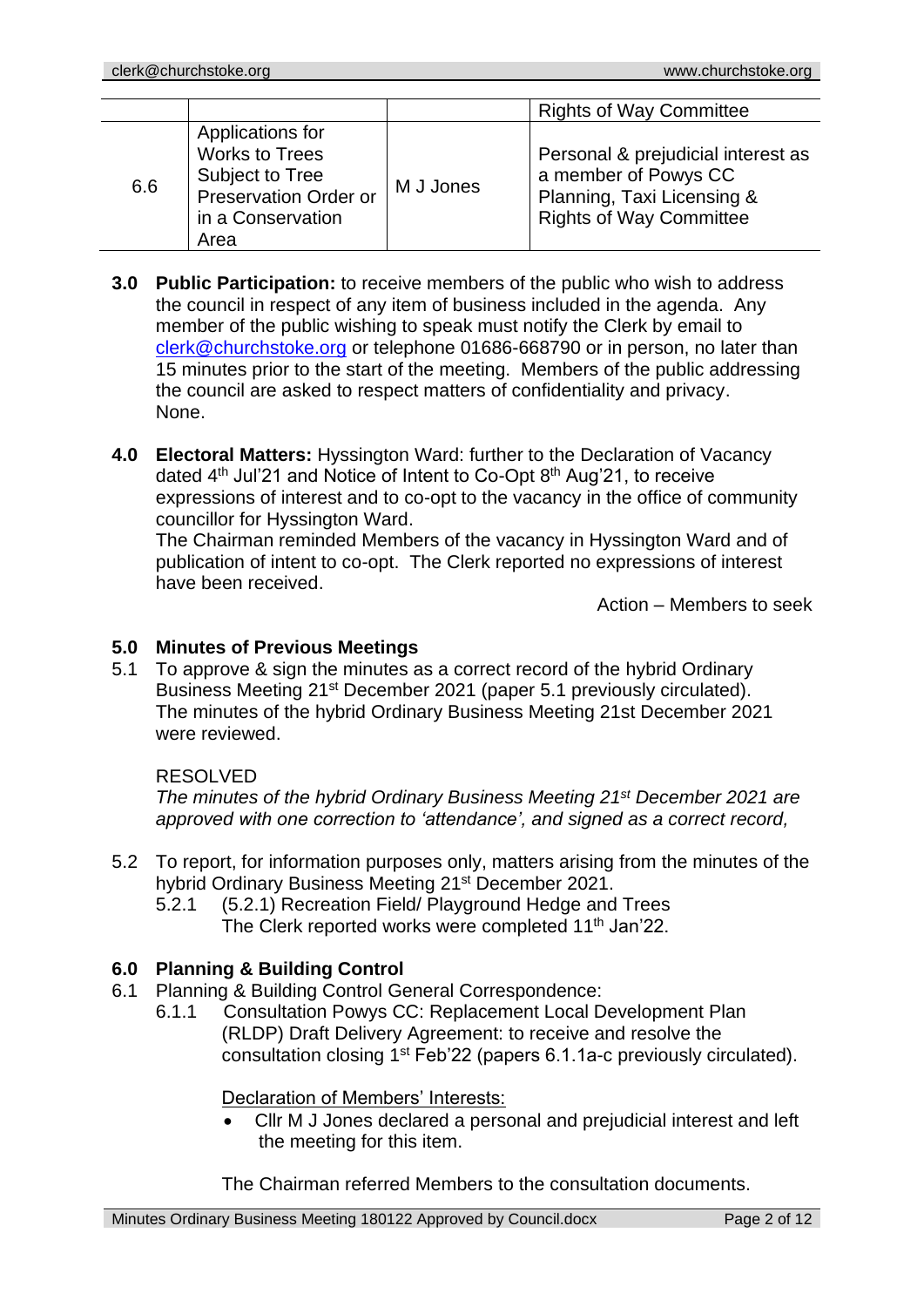#### RESOLVED

*CCC does not wish to respond to the consultation on Replacement Local Development Plan (RLDP) Draft Delivery Agreement.*

6.1.2 Planning Aid Wales: to receive details of training opportunities, if any, and to resolve if desired on attendance (inc. paper 6.1.2a previously circulated.

Council received details of training opportunities.

Action – Clerk to circulate

- 6.1.3 Other Correspondence: to receive and circulate for information such other planning and building control general correspondence as will be brought to the attention of the council by the Clerk. None.
- 6.2 Powys CC Planning Determinations: to report from Powys CC notifying the community council of planning decisions, if any, in the community council area (paper 6.2 previously circulated).

Council received notice of Powys CC planning determinations as follows:

| Ref. | Site                                | <b>Powys CC Decision</b> |
|------|-------------------------------------|--------------------------|
|      | 21/1215/FUL   Satipanya, Hyssington | Refused                  |

- 6.3 Planning Inspectorate Appeals: Notices of Appeals to receive & resolve responses to Notices of Planning Appeals including but not limited to those listed below. Later Notices may be considered at the discretion of the Chair. Ref. Appellant Site Description None.
- 6.4 Pre-application Consultations by Developers: to receive & resolve responses to pre-application consultations by developers including but not limited to those listed below. Later applications may be considered at the discretion of the Chair.

| Ref.  | Applicant | Site | Description | TUG. |
|-------|-----------|------|-------------|------|
| None. |           |      |             |      |

6.5 Planning Applications:

Declaration of Members' Interests:

- Cllr M J Jones declared a personal and prejudicial interest and left the meeting for this item.
- 6.5.1 To receive, for information, representations regarding planning applications None.
- 6.5.2 To receive & resolve responses to consultations; full application(s) detail(s) at http://pa.powys.gov.uk/online-applications/?lang=EN including but not limited to those listed below. Later applications may be considered at the discretion of the Chair.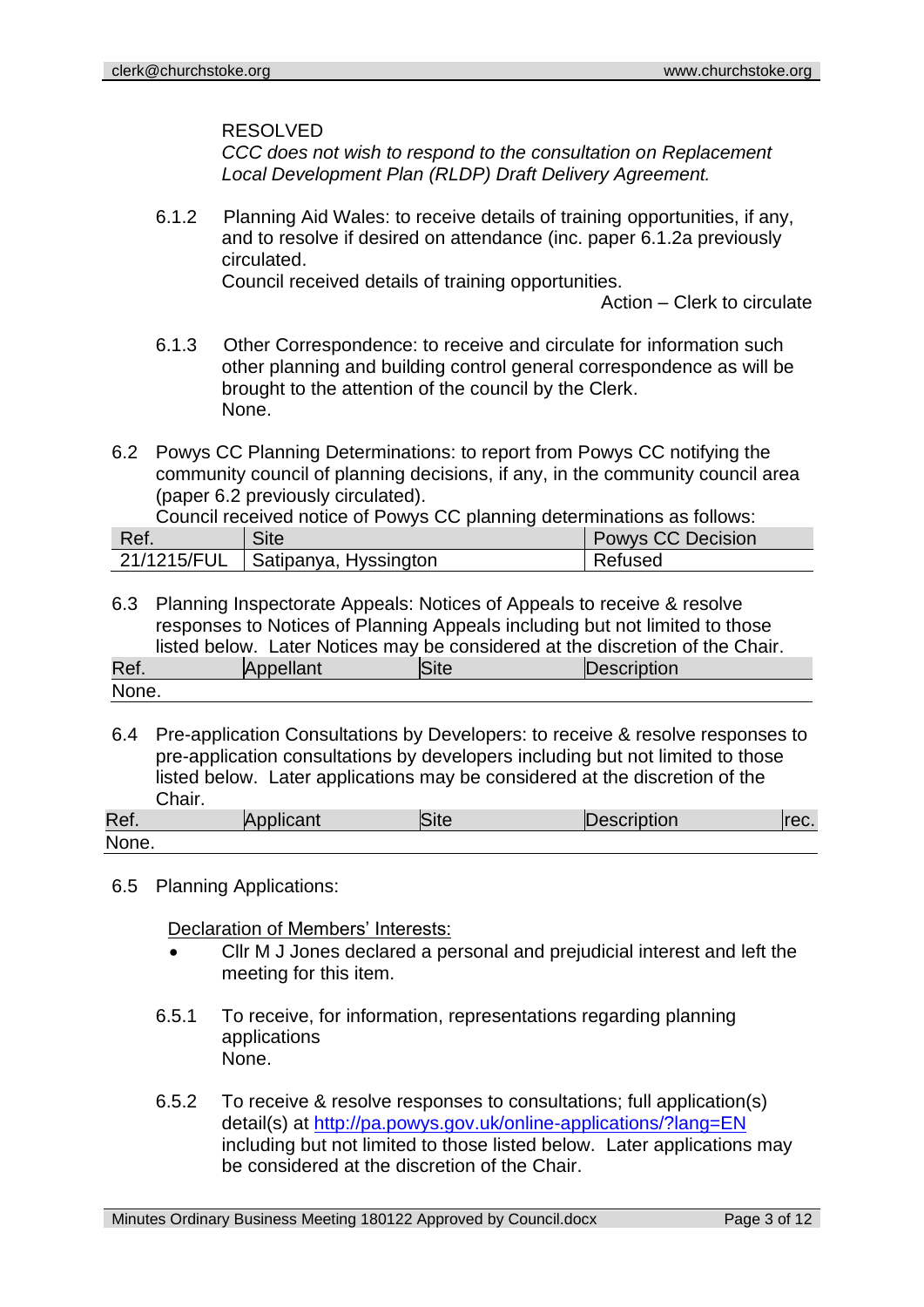RESOLVED

The Chairman referred Members to the consultations.

|                                                 | CCC responds to consultations on planning application as follows   |                          |                                                                       |                |  |
|-------------------------------------------------|--------------------------------------------------------------------|--------------------------|-----------------------------------------------------------------------|----------------|--|
| Description<br>Ref.<br>Applicant<br><b>Site</b> |                                                                    |                          |                                                                       |                |  |
| 21/2081/FUL                                     | Mr & Mrs Mark &<br>Vanessa<br>Richardson, Cwm<br>Farm, Churchstoke | Cwm Farm,<br>Churchstoke | Conversion of upper<br>floor of farm building to<br>a domestic annexe | $\mathsf{S}^*$ |  |

*\* CCC supports the application with comment that the conversion should remain an upper floor annex and should not be extended to other than an annex, or the lower floor developed.*

Action – Clerk to process

6.6 Applications for Works to Trees Subject to Tree Preservation Order or in a Conservation Area – to receive & resolve responses to consultations including but not limited to those listed below. Later applications may be considered at the discretion of the Chair.

#### Declaration of Members' Interests:

• Cllr M J Jones declared a personal and prejudicial interest and left the meeting for this item.

The Chairman referred Members to the consultations.

#### RESOLVED

*CCC responds to consultations on works to trees subject to tree preservation order or in a conservation area as follows*

| Ref.        | Applicant                                            | Site              | Description                                                                                                                                                                                                                                                                                        | Irec. |
|-------------|------------------------------------------------------|-------------------|----------------------------------------------------------------------------------------------------------------------------------------------------------------------------------------------------------------------------------------------------------------------------------------------------|-------|
| 21/2217/TRE | Dr Simon Currin,<br>Pinfold, Hyssington, Hyssington, | Pinfold.          | Felling of 1 ash tree<br>and 1 spruce tree                                                                                                                                                                                                                                                         |       |
|             | <b>Hyssington</b>                                    | <b>Hyssington</b> | together with pruning of<br>2 ash trees                                                                                                                                                                                                                                                            |       |
|             |                                                      |                   | $\mathbf{A}$ . $\mathbf{A}$ and $\mathbf{A}$ and $\mathbf{A}$ and $\mathbf{A}$ and $\mathbf{A}$ and $\mathbf{A}$ and $\mathbf{A}$ and $\mathbf{A}$ and $\mathbf{A}$ and $\mathbf{A}$ and $\mathbf{A}$ and $\mathbf{A}$ and $\mathbf{A}$ and $\mathbf{A}$ and $\mathbf{A}$ and $\mathbf{A}$ and $\$ |       |

Action – Clerk to process

# 6.7 Planning Enforcement:

- 6.7.1 From other bodies to CCC: to report for information, planning enforcement matters within the community as will be brought to the attention of the council by the Clerk. None.
- 6.7.2 From CCC to Powys CC: to report planning enforcement matters within the community.

The Chairman invited Members to bring forward planning enforcement matters within the community for the attention of the planning authority. None.

# **7.0 Recreation**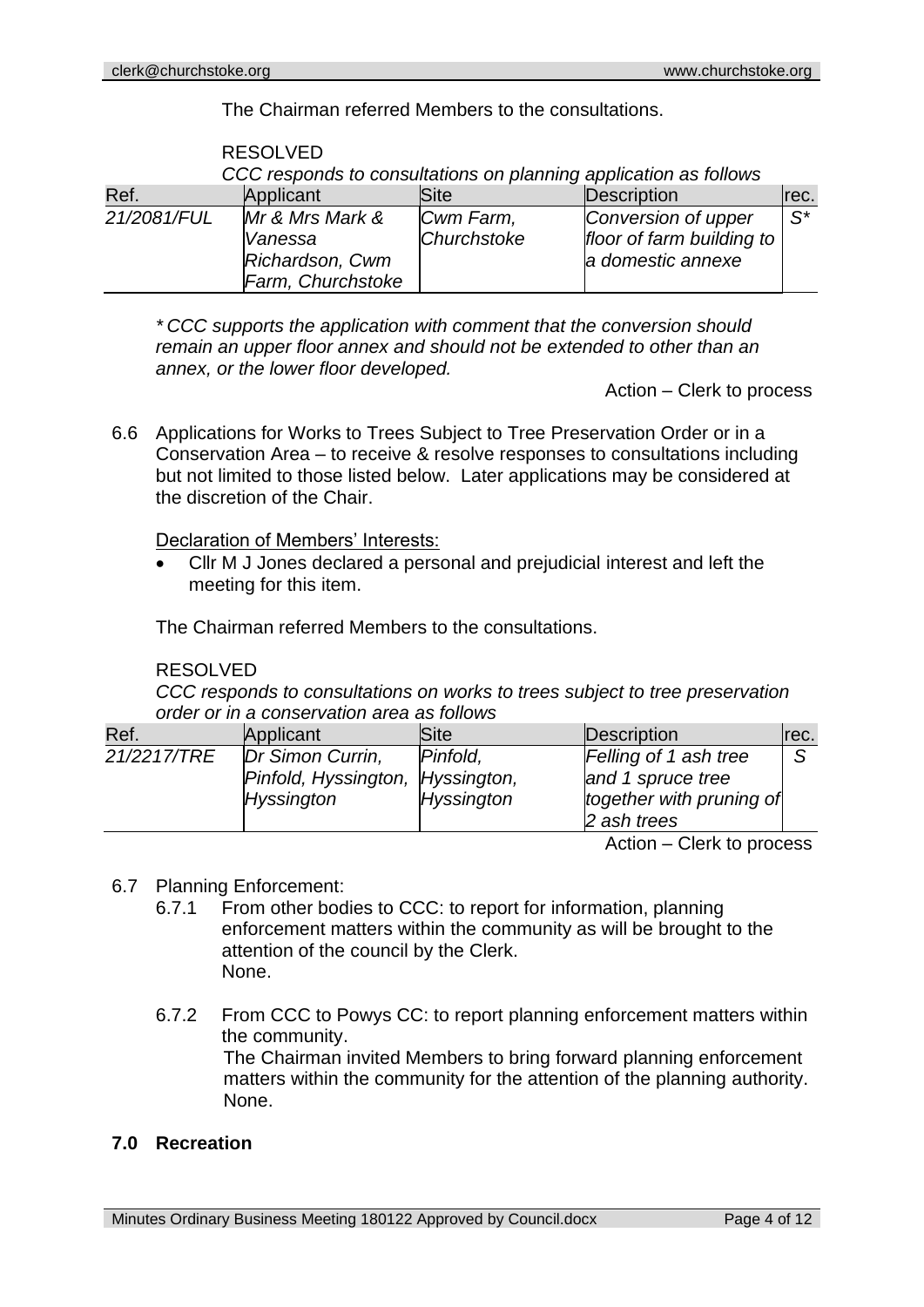7.1 Grounds Maintenance & Grass Cutting: to receive and resolve a draft specification for tender for Grounds Maintenance & Grass Cutting 2022-23 and 2023-24 (paper 7.1 previously circulated).

The Clerk reminded Council the grounds maintenance contract expires 31<sup>st</sup> March and invited Members to review the specification for a new tender for contract.

#### RESOLVED

*CCC invites tenders for grounds maintenance on the draft specification with an amended closing date of 18th February.*

Action – Clerk to process

7.2 Powys CC Notice of an application for the registration of land as a Town or Village Green at Hyssington: to receive and resolve the notice of application and period for objections closing 28th Jan'22 (papers 7.2a-c previously circulated).

Council received notice dated 2nd Dec'21 for application for the registration of land as a Town or Village Green at Hyssington.

#### RESOLVED

*CCC does not wish to object to the application for the registration of the land as a Town or Village Green at Hyssington.*

7.3 Her Majesty The Queen's Platinum Jubilee: to receive information and to resolve whether/ how to support the community celebrate the Queen's Platinum jubilee (papers 7.3a-c previously circulated).

Council received information regarding Her Majesty The Queen's Platinum Jubilee. The Chairman invited Council to discuss and resolve whether/how to support community celebrations. The Clerk reminded Council there is no specific provision in the draft budget for 2022-23.

# RESOLVED

*CCC will,*

- *a) Write to Churchstoke Recreation Association to enquire whether it has plans to celebrate the Jubilee*
- *b) Investigate feasibility of beacon and fireworks on Todleth Hill*
- *c) Report back to the February meeting.*

Action – Clerk to process & for Feb agenda

# **8.0 Reports from Representatives to Outside Bodies**

8.1 Friends of the Green and Horsewell (FOTGAH): Village Green at Hyssington: to report, and resolve if desired, from CCC's representative to FOTGAH (Cllr R K McLintock).

Cllr R K McLintock reported the application has been made and the period for objection is open until 28<sup>th</sup> Jan'22.

# **9.0 Consultations**

9.1 Natural Resources Wales: Montgomery Waters Ltd: to increase the abstraction of water from underground strata at grid references SO 28783 93546 and SO 28874 93621 from 680.53 cubic metres a day and 204,160 cubic metres a year,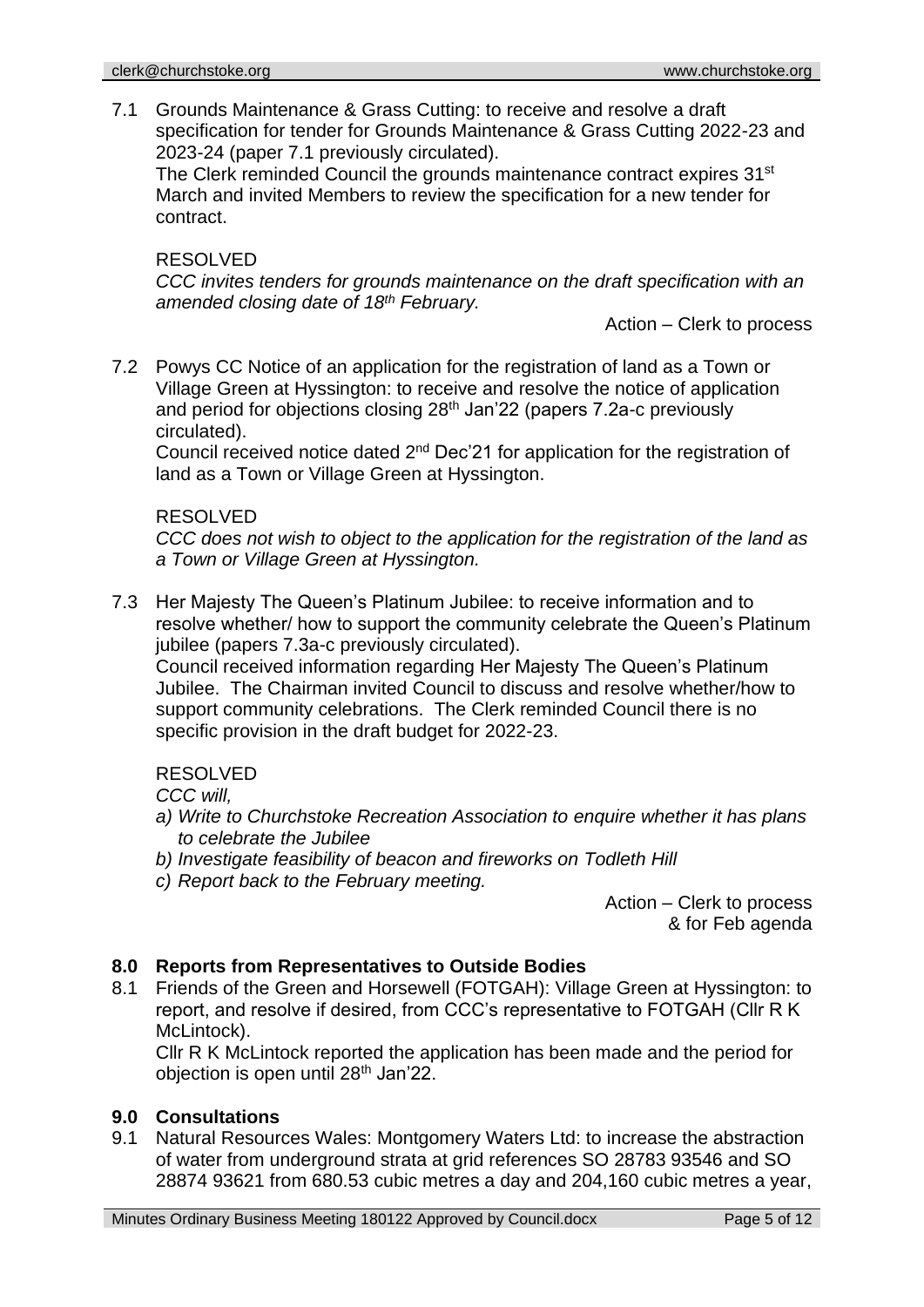to 734.77 cubic metres a day and 218,232 cubic metres a year (ref PAN-015604): receive and resolve the recommendations of the working group (paper 9.1a-f, paper 9.1g previously circulated).

The Chairman reminded Members of the consultation and referred to the consultation documents and working group recommendations.

#### RESOLVED *CCC notes the report and thanks the working group for its work recommendations.*

*CCC supports the recommendations of the working group in stronger terms and responds to the consultation as follows,*

*The Churchstoke Community Council is strongly of the view that:*

- *a) The level of publicity and communications regarding applications PAN-015604 and the previous PAN-003335 has been inadequate to reasonably inform the public and gauge public concerns*
- *b) Before decisions are made on either application, the public should be afforded the opportunity to more widely and better understand the impact of current and future abstraction*
- *c) To that end,*
	- *i. A hydrological impact report should be made widely available*
	- *ii. A public meeting be hosted by NRW at which Montgomery Waters would present proposals, NRW could explain the hydrology and regulatory implications, and the public could gather information and express opinion on the impact of the proposals.*

Action – Clerk to process

9.2 Welsh Government: The Local Government and Elections (Wales) Act 2021 Draft Statutory Guidance for Community and Town Councils: to receive the consultation closing 17<sup>th</sup> Mar'22, to resolve whether to respond, and if so to elect a working group to bring recommendations to the February meeting (papers 9.2a-d previously circulated).

The Chairman referred Members to the consultation and referred to the consultation documents

# RESOLVED

*CCC does not wish to respond to the consultation on The Local Government and Elections (Wales) Act 2021 Draft Statutory Guidance for Community and Town Councils.*

- **10.0 Council Management and Administration:** to resolve to approve the Clerk's recommendation to purchase:
	- a) For the management of the cemetery: Certificates of Exclusive Right of Burial (cost £110, available budget £110)

RESOLVED

*CCC authorises purchase of Certificates of Exclusive Right of Burial.* Action – Clerk to process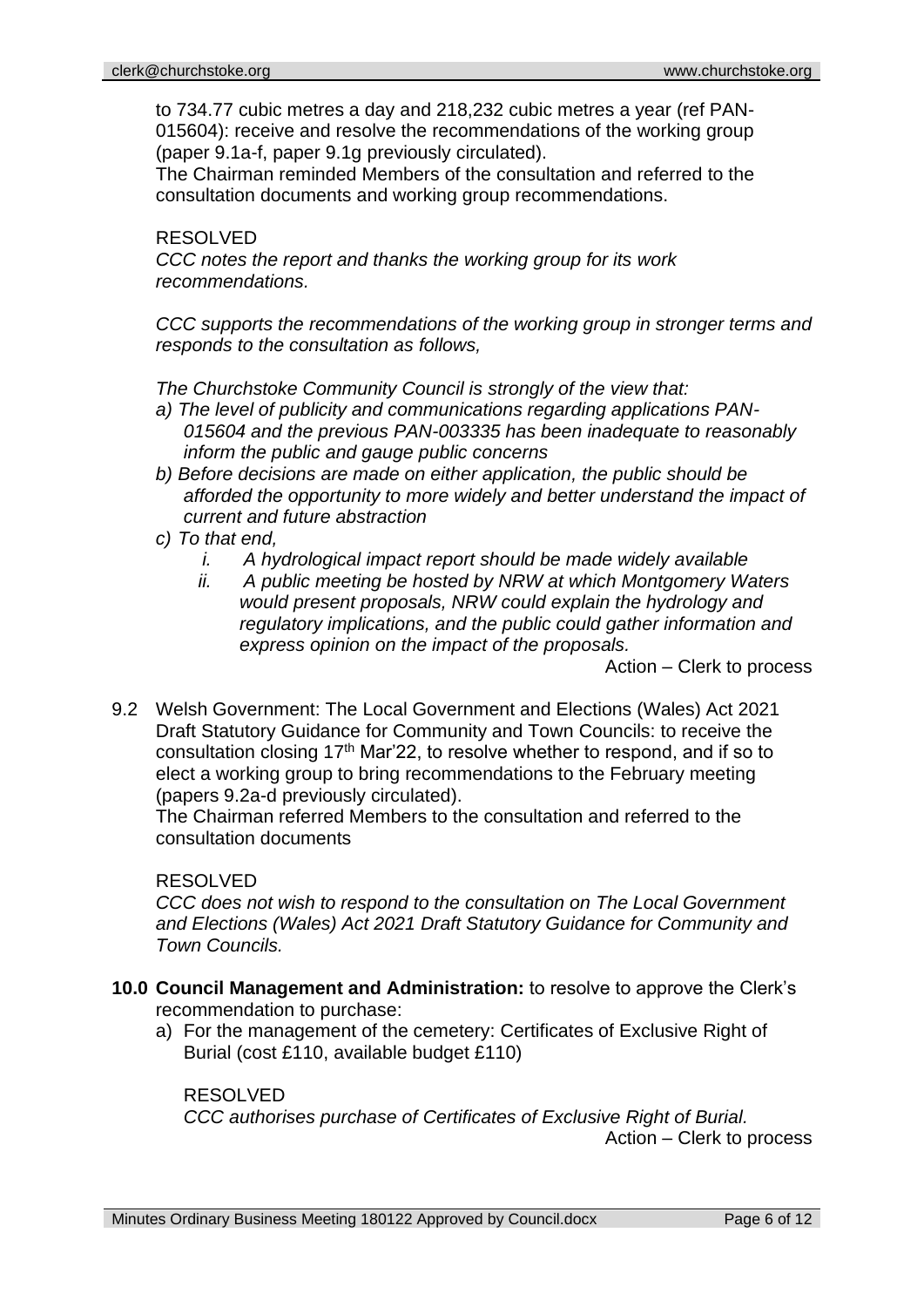b) For the administration of the council: Local Council Administration 12<sup>th</sup> ed. (cost £119, available budget £119)

RESOLVED *CCC authorises purchase of Local Council Administration 12th ed.*

Action – Clerk to process

# **11.0 Finance and Assets**

11.1 Finance Specific Correspondence: to receive and circulate for information such other financial correspondence as will be brought to the attention of the council by the Clerk.

None.

11.2 Financial Year 2022-23: Budget Preparation: Budget Preparation: to receive, and resolve if desired, on the budget panel's 2<sup>nd</sup> draft budget (papers 11.2a-c previously circulated).

The Chairman referred Council to the budget panel's 2<sup>nd</sup> draft budget and plan for 2022-23. The Clerk explained the amendments Council had requested to the first draft, and reminded Members that the council must resolve the budget in Jan'22 to meet the billing deadline at Powys CC.

# RESOLVED

*CCC sets for 2022-23*

- *a) A net expenditure budget of £30,837.44*
- *b) A Precept of £29,027.44*
- *c) A Band D Equivalent Precept of £32.74.*

Action – Clerk to process

The Chairman thanked the Budget Panel and the Clerk for the preparation and presentations of the draft budget.

11.3 Items Received Since Last Meeting: to report for information.

The Clerk reported items received since the last meetings as follows:

| Payer                        | <b>Description</b>                        |          |
|------------------------------|-------------------------------------------|----------|
| M & G Investments            | Charibond dividend Aug-Oct'21             | 0.55     |
| I Bruntnell                  | Allotment rent Dec'21-Feb'22 plot 10      | 7.50     |
| <b>NatWest Bank</b>          | <b>Gross interest Dec'21</b>              | 0.12     |
| Powys CC                     | 3rd instalment precept 2020-21            | 8,445.00 |
| Victoria Allen Funeral Serv. | Cemetery burial fee plot 435 (Arrowsmith) | 190.00   |
| AL & RA Powell               | Field allotments 3&4 rent 2021-22         | 220.00   |
|                              | Total                                     | 8,863.17 |

11.4 Items for Payment: to resolve to approve items for payment as follows: The Chairman referred Members to the items listed for payment.

# *RESOLVED*

*CCC authorises payments as follows:*

| Cha | Payee           | <b>Description</b>                                     | £ex vat | £vat | <b>£total</b> |
|-----|-----------------|--------------------------------------------------------|---------|------|---------------|
|     | 1422   Powys CC | <b>Recreation field trade</b><br>refuse bin Jul-Sep'21 | 35.34   | 0.00 | 35.34         |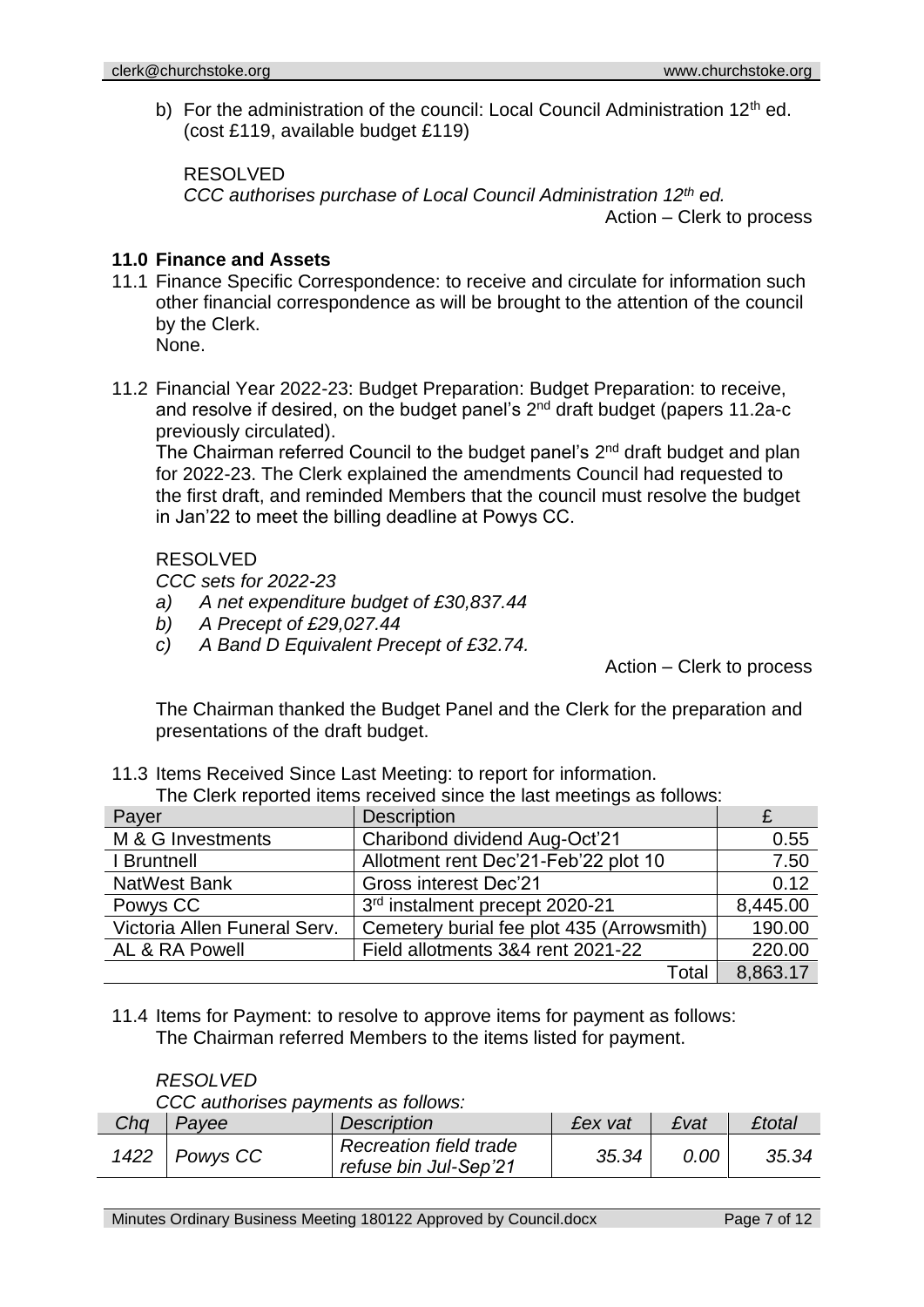| 1423                                                       | Society of Local<br><b>Council Clerks</b> | Professional<br>membership subs 2022<br>pro-rata     | 63.13  | 0.00                   | 63.13  |
|------------------------------------------------------------|-------------------------------------------|------------------------------------------------------|--------|------------------------|--------|
| 1424                                                       | Churchstoke<br><b>Rec'n Association</b>   | Room hire 30th Nov'21                                | 33.60  | 0.00                   | 33.60  |
| 1425                                                       | Churchstoke<br><b>Rec'n Association</b>   | Room hire 21 <sup>st</sup> Dec'21                    | 22.40  | 0.00                   | 22.40  |
| 1426                                                       | E J Humphreys                             | Zoom Pro Jan'22                                      | 11.99  | 2.40                   | 14.39  |
| 1427                                                       | <b>SLCC</b><br><b>Enterprises Ltd</b>     | Practitioners'<br>Conference 15 - 17<br>Feb'22       | 37.50  | 7.50                   | 45.00  |
| 1429                                                       | E J Humphreys                             | Admin exp 2021-22 Q3                                 | 169.97 | 12.82                  | 182.80 |
| 1431                                                       | S Morray<br>Landscaping Ltd               | <b>Recreation field cut</b><br>back trees and hedges | 800.00 | 160.00                 | 960.00 |
| Total for authorisation this meeting<br>182.72<br>1,173.93 |                                           |                                                      |        | 1,356.66               |        |
|                                                            | To report items previously authorised     |                                                      |        |                        |        |
| 1430                                                       | E J Humphreys                             | Clerk net salary Jan'22                              |        | As employment contract |        |

Action – Clerk to process

11.5 Financial Balances: Consolidated Bank Balances: to report consolidated balances to date after transfers, receipts & payments.

The Clerk reported on gross, ring-fenced funds & net available bank balances as follows:

| Item                                |          | Current acc. $E \mid$ Reserve acc. $E$ |
|-------------------------------------|----------|----------------------------------------|
| Gross balances                      | 1,000.00 | 19,808.39                              |
| Less consolidated ring-fenced funds | 0.00     | 8,415.67                               |
| Net balances available              | 1,000.00 | 11,392.72                              |

# **12.0 Highways & Rights of Way**

- 12.1 Highways & Rights of Way Specific Correspondence: to receive for information such items of highways/ rights of way correspondence as will be brought be brought to the attention of the council by the Clerk.
	- a) County Cllr M J Jones reported the road from The Pulletts to Bishops Moat has been resurfaced in Nov/Dec and is now in good condition.
- 12.2 Reports from CCC to Powys CC/ Shropshire Council: to report and resolve if desired, highways/ rights of way maintenance matters, if any. The Chairman invited Members to bring forward highways matters for the attention of the highways authorities.

# RESOLVED

*CCC reports highways matters to Powys CC/ Shropshire Council as follows:*

- *a) A489 at Blue Bell: deep potholes reoccurring presenting hazard to vehicles*
- *b) A489 Churchstoke: damage to drain edging opposite Orchard Close*
- *c) U2707 Alport Footbridge: further to CCC's report Jul'19, and reminder Feb'21, it remains in a dilapidated condition and presents a hazard to users.*

Action – Clerk to process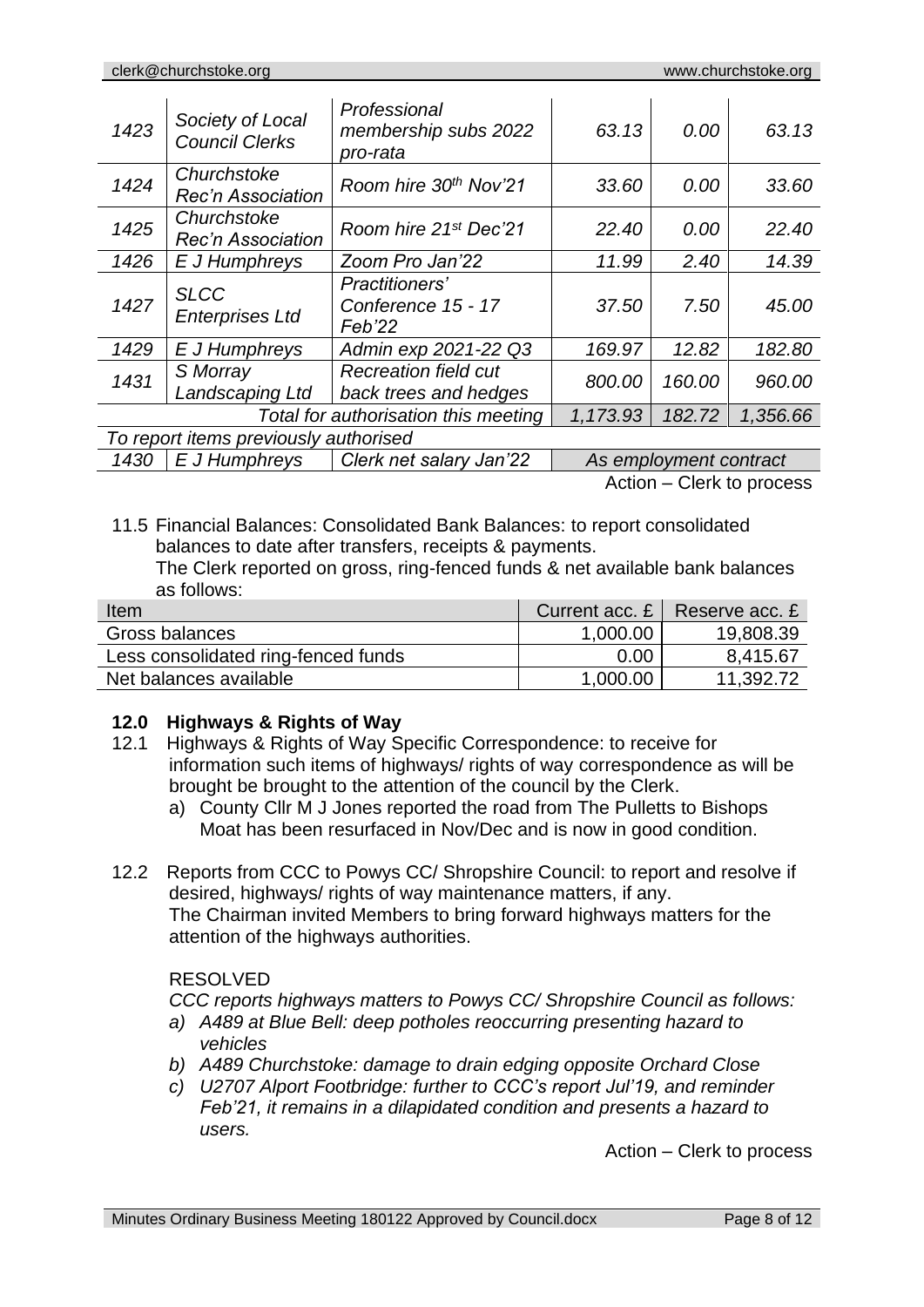- **13.0 County Councillor & County Council Report**: to receive a report, for information, from the county councillor & to discuss general Powys CC/ Shropshire Council matters.
	- a) Powys CC: County Cllr M J Jones reported:
		- Budget 2022-23: a budget proposal for a 3.9% (£22.5m) increase in precept will be presented to the County Council in February and March; most of the increase being due to social services and staffing costs; a likely savings impact on Churchstoke being possible removal of bottle and paper banks from the recycling 'bring-site' though there is some county councillor opposition to this
		- Welsh Government: announced that in 2022, all 30mph limits in built up zones will be reduced to 20mph, though there is scope for case-bycase exceptions; 40 and 50mph zones will be unchanged.

#### **14.0 Correspondence**

- 14.1 One Voice Wales/ Society of Local Council Clerks
	- 14.1.1 Training Jan, Feb, Mar'22: to receive the training schedule and to resolve if desired on attendance as approved duty (papers 14.1.1a-b previously circulated).

Council received details of remote training for Jan, Feb, Mar'22. The Clerk asked Members to inform him if they wish to attend.

> Action – Members to notify & Clerk to process

14.2 For Circulation: to receive and circulate for information such other items of OVW/ SLCC correspondence as will be brought to the attention of the council by the Clerk.

The Clerk reported correspondence, highlighting certain items, which will be circulated electronically post meeting where electronic copies are available, and set out in appendix 1.

Action – Clerk to process

# 14.3 General Correspondence

14.3.1 Llandrindod Wells Town Council: to receive information, and resolve if desired, regarding support for the Early Days Motion 691 put forward by Dr Julian Lewis MP (Conduct of councillors towards town and parish council clerks) (papers 14.2.1a-b previously circulated). The Chairman referred Council to the correspondence and the Clerk confirmed that poor conduct towards staff is a significant concern in the clerking profession and reminded Council of the open letter from the Chairs of NALC, OVW, SLCC touching on the new civility and respect joint project.

#### RESOLVED

*CCC supports the Early Day Motion 691 (Conduct of councillors towards town and parish council clerks), primary sponsor Dr Julian Lewis MP, and encourages individual councillors to do so.*

Action – Clerk to process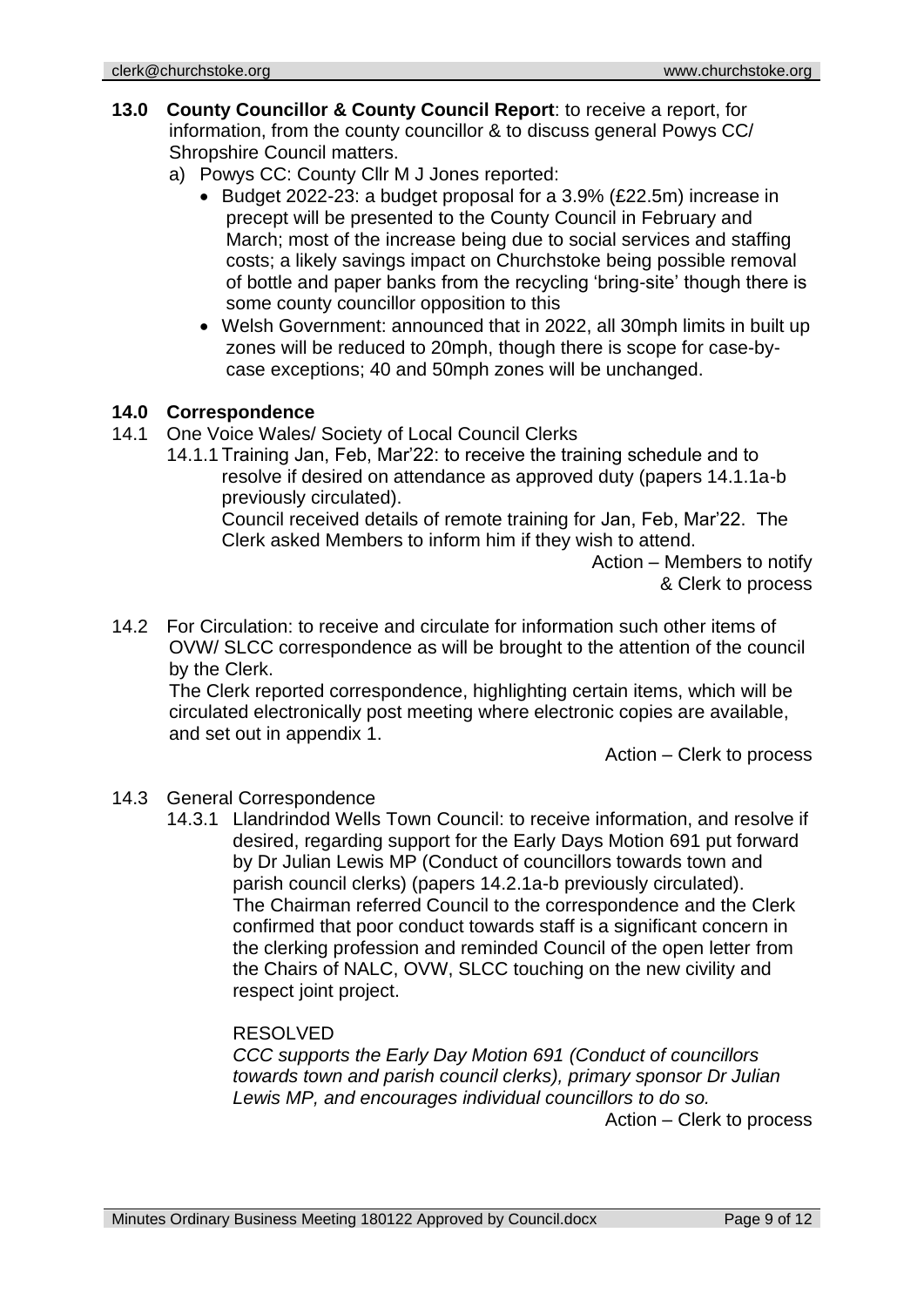14.3.2 For Circulation: to receive and circulate for information such items of general correspondence as will be brought be brought to the attention of the council by the Clerk.

> The Clerk reported correspondence, highlighting certain items, which will be circulated electronically post meeting where electronic copies are available, and set out in appendix 2.

> > Action – Clerk to process

# **15.0 Chairman's Announcements, Items for Future Agenda & Date of Next Meeting**

- 15.1 Chairman's announcements: to receive for information announcements from Chairman and Members. None.
- 15.2 Items for future agenda: to bring forward for information items for consideration for future agenda. None.
- 15.3 Date of next meeting: Ordinary Business Meeting Tue 22nd Feb'22. 7.30pm.

# **16.0 Confidential Session**

16.1 Resolution to Exclude the Public and Press: Under the Public Bodies (Admission to Meetings) Act 1960 (2) to resolve that members of the public and press be requested to leave the meeting by reason of the [specified] confidential nature of the business about to be transacted.

#### RESOLVED

*Under the Public Bodies (Admission to Meetings) Act 1960 (2) CCC resolves that members of the public and press be requested to leave the meeting by reason of the [specified] confidential nature of the business about to be transacted*.

16.2 Confidential Correspondence [confidential reason: data protection of individuals]: to receive, and resolve if desired, such other business or correspondence of a confidential nature as will be brought to the attention of the council by the Clerk. None.

Meeting ended – 9.04pm.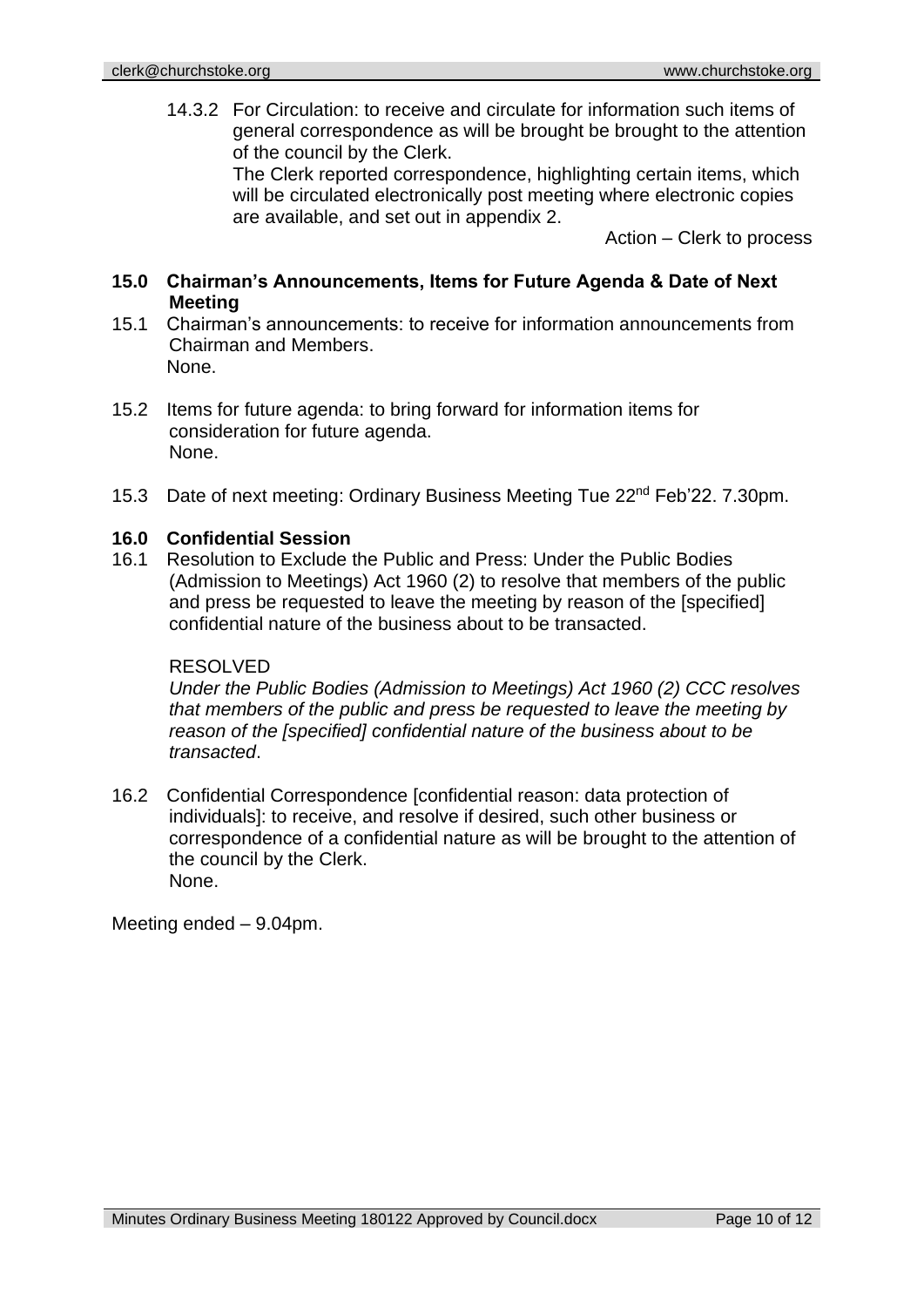#### Appendix 1: One Voice Wales/SLCC correspondence circulated post meeting

(☆ 01a - OVW - TRAINING JANUARY FEBRUARY & MARCH 2022 - 110122.pdf

- 01b OVW Letter in relation to free training places November 2020.pdf
- (☆ 02 OVW One Voice Wales News Bulletin Jan'22 170122.pdf
- $\bigoplus$  03a OVW Montgomery Area Committee Meeting 17th Jan'22 100122.pdf
- ☆ 03b OVW Agenda Montgomery AC 17th January 2022.pdf
- © 03c OVW DRAFT Minutes of Maldwyn AC meeting 19.10.21.pdf
- ☆ 03d OVW Minutes LLC October 2021.pdf

 $\binom{1}{k}$  04 - OVW - The Queen's Platinum Jubilee – National Lottery Awards for All - 110122.pdf

- 2 of Pageantmaster DEC UPDATE OF GUIDE TO TAKING PART THE QUEEN'S PLATINUM JUBILEE BEACONS 2ND JUN'22 040122.pdf
- o6a Pageantmaster SONG FOR THE COMMONWEALTH & THE QUEEN'S PLATINUM JUBILEE BEACONS 2ND JUN'22 040122.pdf
- $\frac{1}{2}$  06b Pageantmaster Councils letter.pdf
- $\left(\frac{1}{2}\right)$  06c Pageantmaster QPJB December additions.pdf
- o6d Pageantmaster Calling all Commonwealth Choirs (Poster).pdf
- 80122.pdf 307a DP Police Phishing emails Gift Cards 180122.pdf
- ☆ 07b DP Police Gift Card Fraud DL-E.pdf
- 8 07c DP Police Gift Card Poster A3 Bilingual sml.pdf
- ☆ 07d DP Police Gift Card Scam Tweets C and E sml.pdf
- ☆ 08a OPCW Information Highlights January 110122.pdf
- 08b OPCW Invitation.pdf
- & 09 WGov Violence against women Welsh Government Consultation 170122.pdf
- 10 WGov Welsh Government draft budget 2022-23 040122.pdf
- 11 WGov Welsh Government Vacancy Trainee Solicitor 130122.pdf